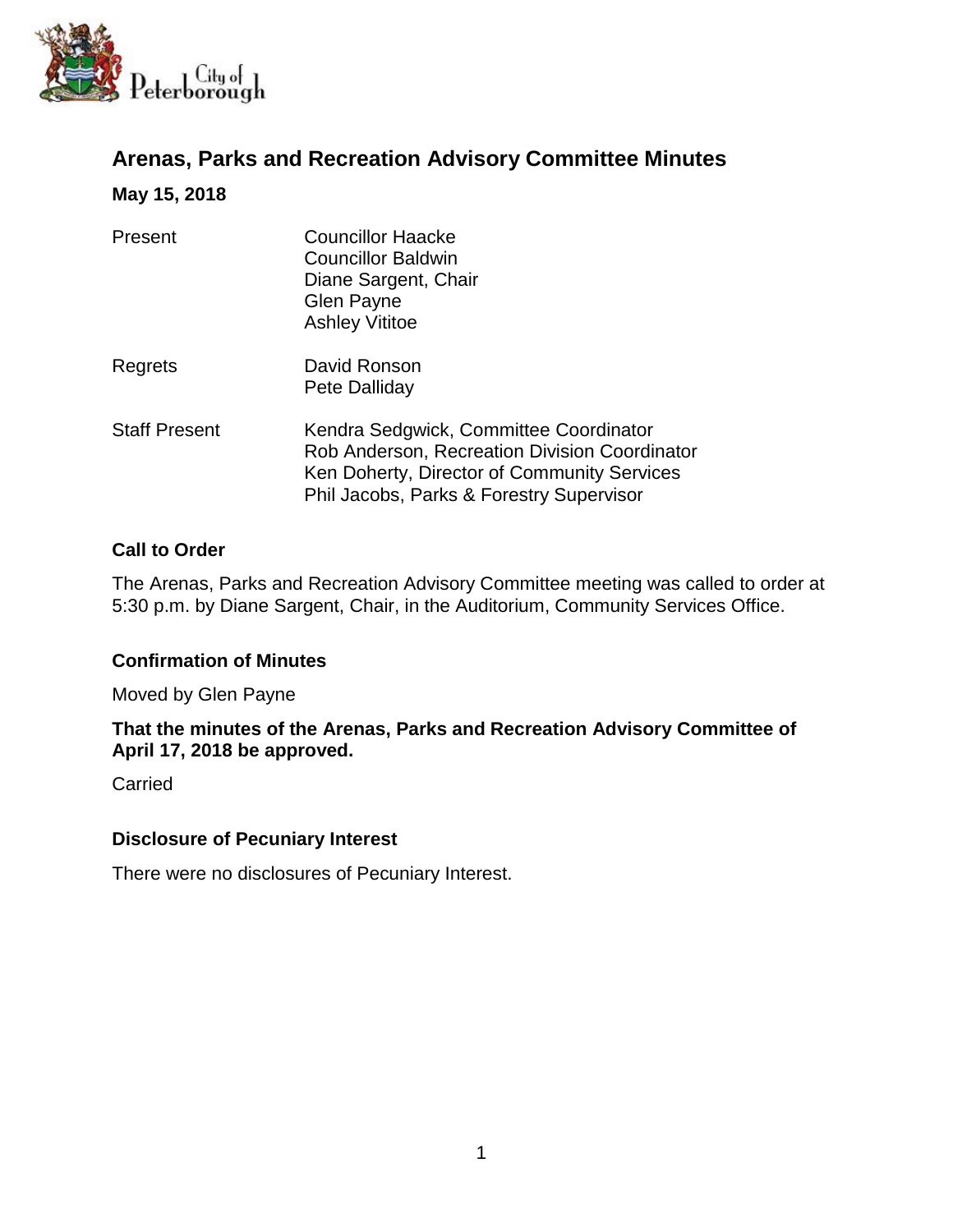#### **Reports and Communications**

Fleming College Intramural Program Presentation Report APRAC18-016

Greg Jefford, Manager of Fleming College Student Life and Athletics and Jon Taylor, Sports Information and Special Event Coordinator provided an overview of Report APRAC18-016.

Moved by Councillor Baldwin

**That the Arenas Parks and Recreation Advisory Committee approve the recommendation outlined in Report APRAC18-016 dated May 15, 2018, of the Facility Manager, Peterborough Sport and Wellness Centre, as follows:**

**That the presentation by Fleming College Athletic Department be received for information.**

Carried

Sustainable Urban Neighbourhoods Report APRAC18-014

Moved by Glen Payne

**That the Arenas Parks and Recreation Advisory Committee approve the recommendation outlined in Report APRAC18-014 dated May 15, 2018, of the Recreation Division Coordinator, as follows:**

**That a presentation by a representative from GreenUP on the Sustainable Urban Neighbourhoods Program be received for information.** 

**Carried** 

Update Presentation on Major Sport and Entertainment Facility Study Report APRAC18-015

Dave Haacke left the meeting at 6:18 p.m. and returned at 6:20 p.m.

Moved by Councillor Haacke

**That the Arenas Parks and Recreation Advisory Committee approve the recommendation outlined in Report APRAC18-015 dated May 15, 2018, of the Director of Community Services, as follows:**

**That the presentation by the Director of Community Services, providing a progress report on the Major Sport and Entertainment Facility Project be received for information and that feedback be provided.**

Carried